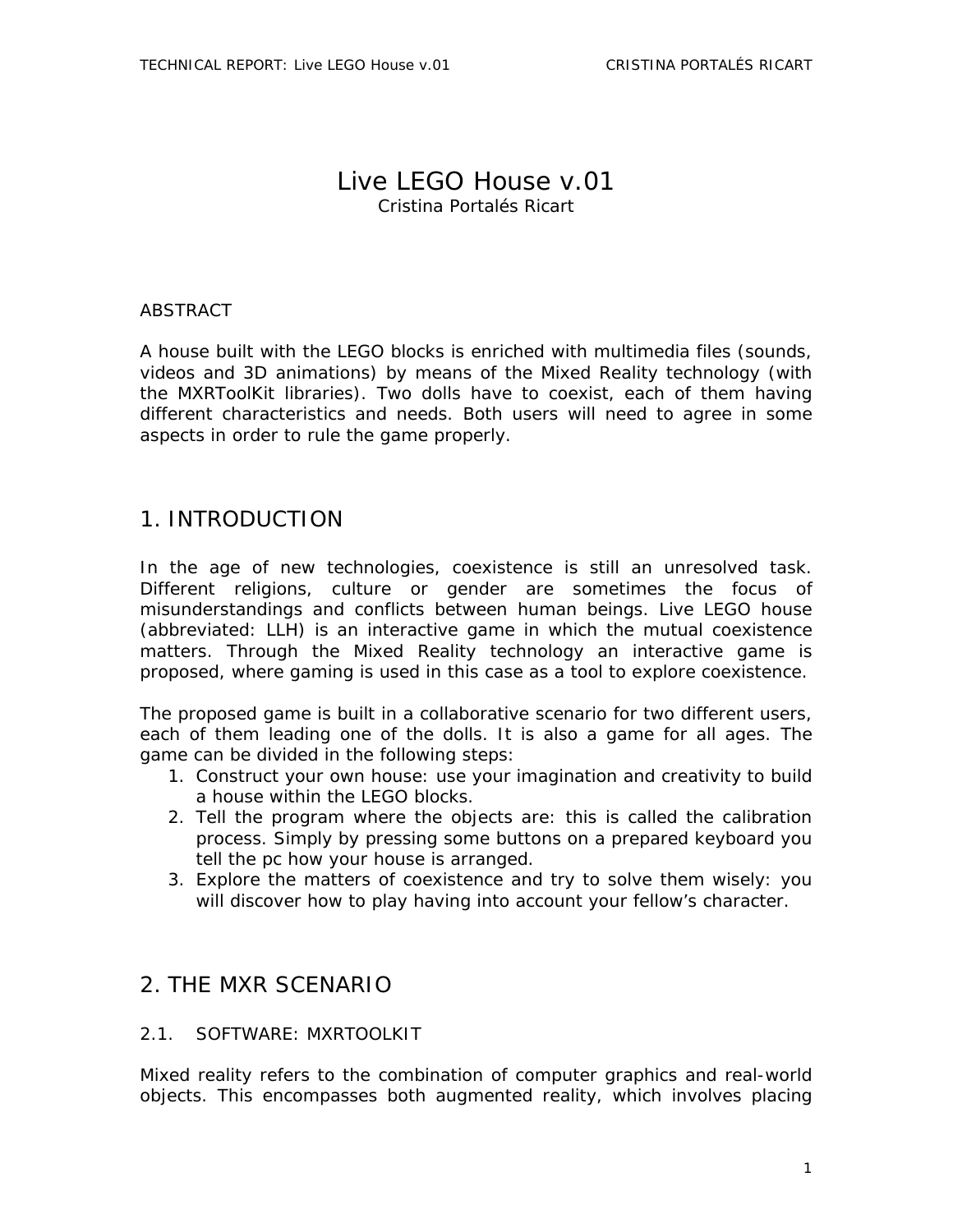computer graphics objects into the real world and augmented virtuality, which involves placing real-world objects into virtual environments.

As it is described in the MXRToolKit documentation, 'the MXR Software Development Kit (or MXRToolkit) consists of a library of routines to help with all aspects of building mixed reality applications. The philosophy of the SDK is to keep the interface extremely simple. All of the code is called using 'c' style function calls and 'c' style structures so that an understanding of  $C_{++}$ syntax is not required'. Therefore, one of the great advantages of the MXRToolKit compared with other marker based programs is the facility to build applications (for non-programmers experts) and mix different kind of media files (sound, videos, 3D objects, animations, etc) in a simple project. Thus this program was found to be suited to build the game.

Two characteristics that define the MXR applications are the collaborative scenarios and the tangible interaction. The following definitions are extracted from the MXRToolKit documentation:

- Collaborative reality: mixed reality allows users to interact with graphical objects while still allowing users to see the real world. This allows several users to naturally collaborate with a computer generated objects as if they were real world items. This provides a substrate for human-human interaction that is far more powerful than a number of people crowding around a computer screen.
- Tangible interaction: The tracking routines in this library allow computer graphical objects to be attached to real-world physical objects. By manipulating the position of the real object, we can correspondingly manipulate the position of the virtual object. This is known as "tangible interaction". It provides an extremely natural interface for manipulating three-dimensional objects which does not need to be learnt by the user.

#### 2.2. THE INTERACTION SPACE: THE HOUSE

The house is the interactive space where the MXR happens (figure 1). The whole system consists on:

- A PC screen, where a TV is displayed showing the Augmented Reality;
- A WebCam pointing to the house;
- The LEGO blocks that form the house/furniture and represent the 'tangible' part of the application;
- The dolls that are also built with LEGO blocks and having the markers for the MXR, that represent the interface between user and computer and are also tangible;
- Two speakers where sounds are reproduced.

The camera pointing to the house is like an eye that registers the actions of the dolls, and acts accordingly. Thus, the house is 'alive', as different media files will be shown depending on doll's behavior, e.g. good actions (positive coexistence) will be rewarded, whereas bad actions (negative coexistence)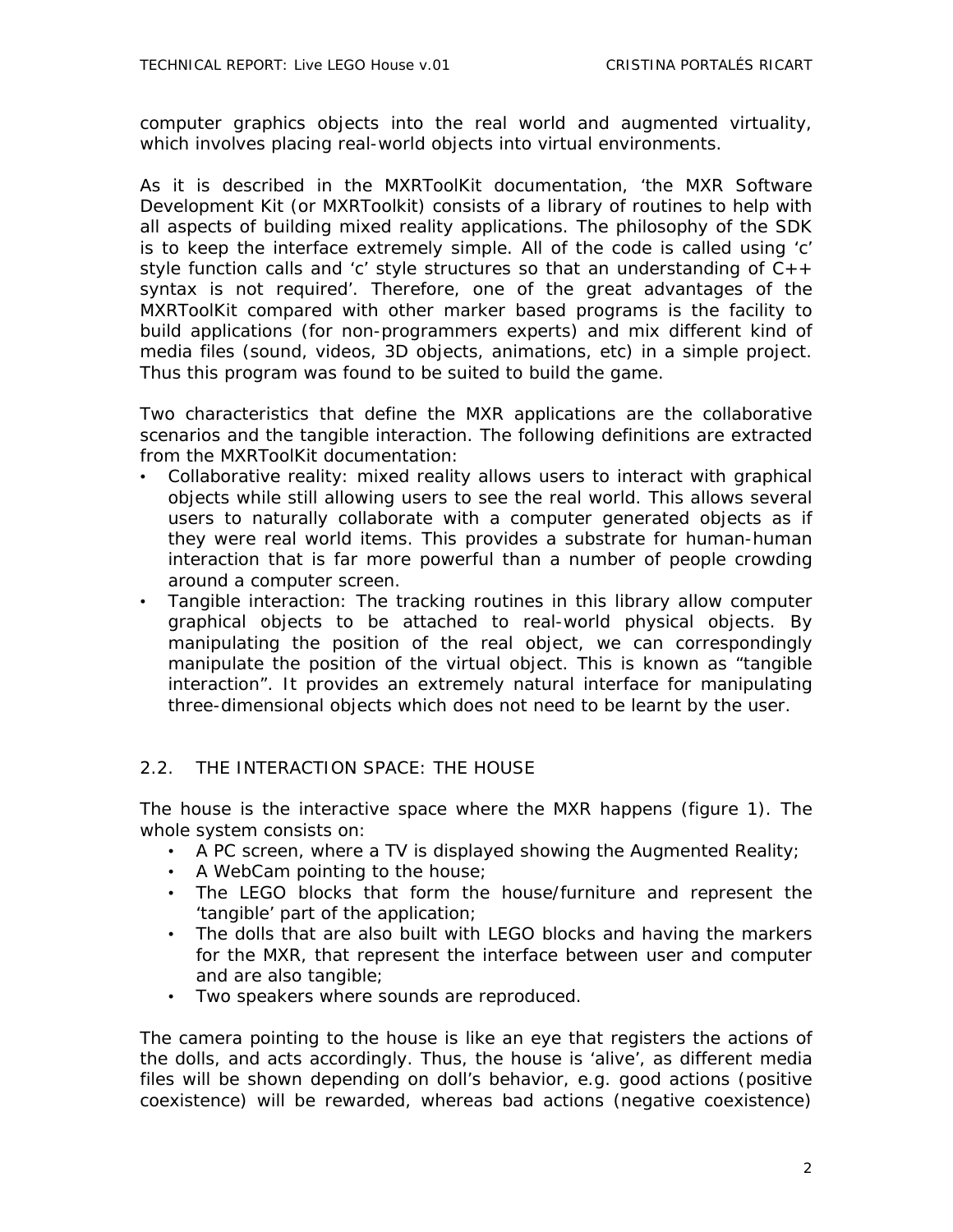will lead to some kind of punishment (e.g. prohibition of listening to music while your partner is sleeping). Therefore, it can be said that rather than the users, the house is the one leading the game.



**Figure 1: The interactive scenario.** 

### 2.3. THE INTERFACE BETWEEN USER-COMPUTER: THE DOLLS

If you are asked to communicate with your PC, it suddenly comes to your mind a mouse, a keyboard or a joystick as the 'normal' interfaces. You probably do not ever think about a 'doll' as an interface between you and your computer. But this is exactly what is happening with the LLH: the mouse is changed by a doll, making the interaction really easy as one only has to play around with the dolls to make everything happens.

Dolls are made with the LEGO blocks as well. The shape reminds to the LEGO dolls as well. Two MXR markers are placed in each doll, one at the front and one at the back. 3D models are the same as LEGO dolls, but within a small difference: note that a nose was added (original LEGO dolls do not have this characteristic). In this way, dolls are also able to 'smell', a characteristic that is not possible with the current version of the mixed reality application; note that users can hear, touch and taste, but not smell (or taste).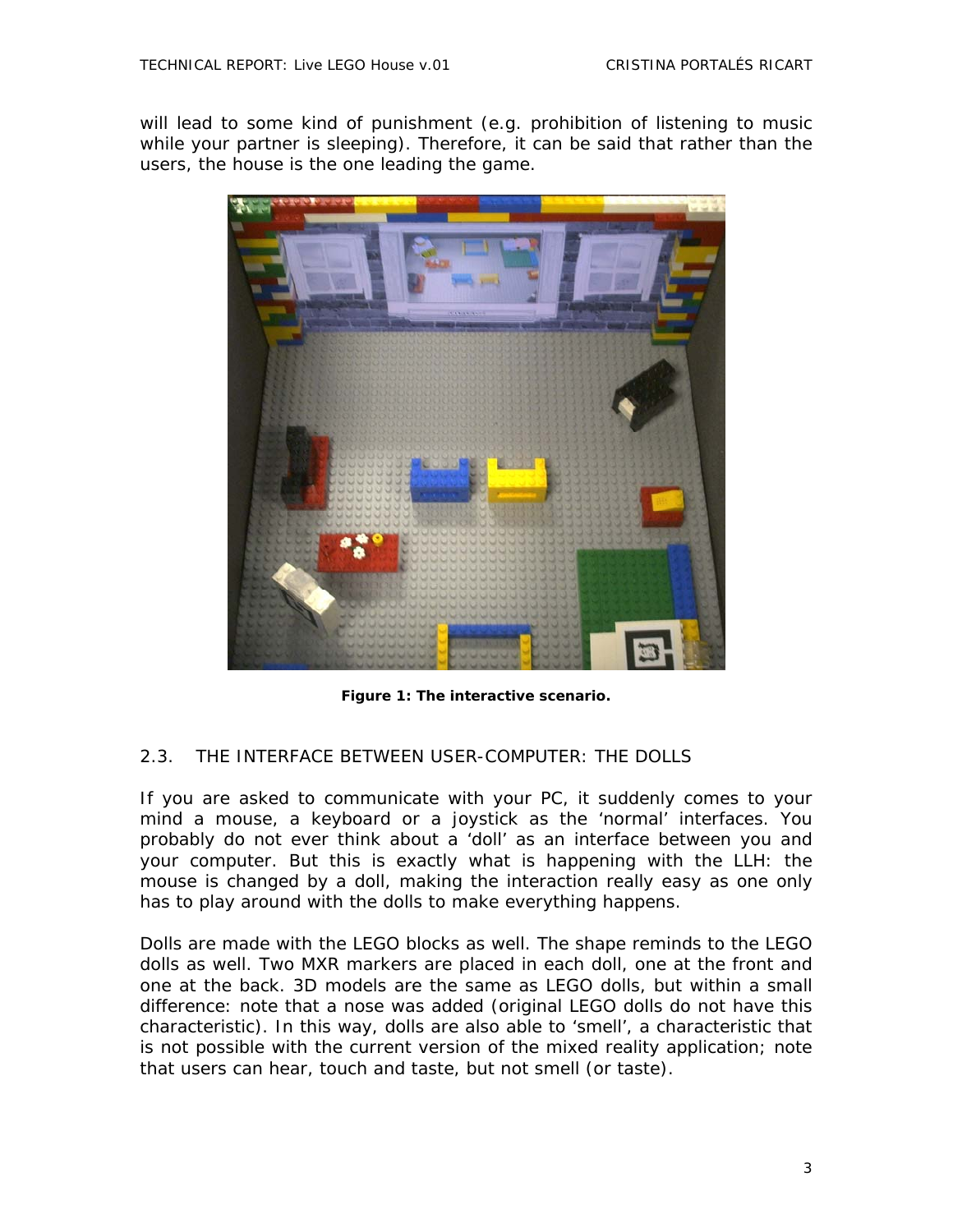

**Figure 2. The dolls: (a) LEGOman and LEGOwoman with attached markers; (b) User carrying the augmented LEGOman.** 

#### 2.4. MXR MARKERS

MXR markers are necessary in order to run the application. Here are the total amount of media files, frames and markers used in the current version of the LLH:

- Amount of media files: 65
	- 3D Objects: 14
	- Sounds: 45
	- Videos: 6
- Amount of defined frames: 16
	- Dolls: 2
	- Furniture: 14
- Amount of markers: 5
	- 4 real (dolls)
	- 1 virtual (rest of frames)

The most important part of this application is the amount and different kind of media files that are shown during the game. The total amount (65) compared with the two single markers that the user can see is quite unusual in this kind of applications. Normally, one media file is related to a single marker (or even to a single set of markers), but this has the disadvantage that only a reduced amount of media files can be used, as increasing the number of markers would slow down the system, or even would cause the system not to distinguish properly between markers (this is related to the camera resolution and the markers size). It would be quite hard to build an application with the MXRToolKit by using a total of 65 markers. Furthermore, for the LEGO Live House it was thought that using so many markers on the LEGO blocks would be unattractive. Also the problem of user hiding markers while playing would be a great problem.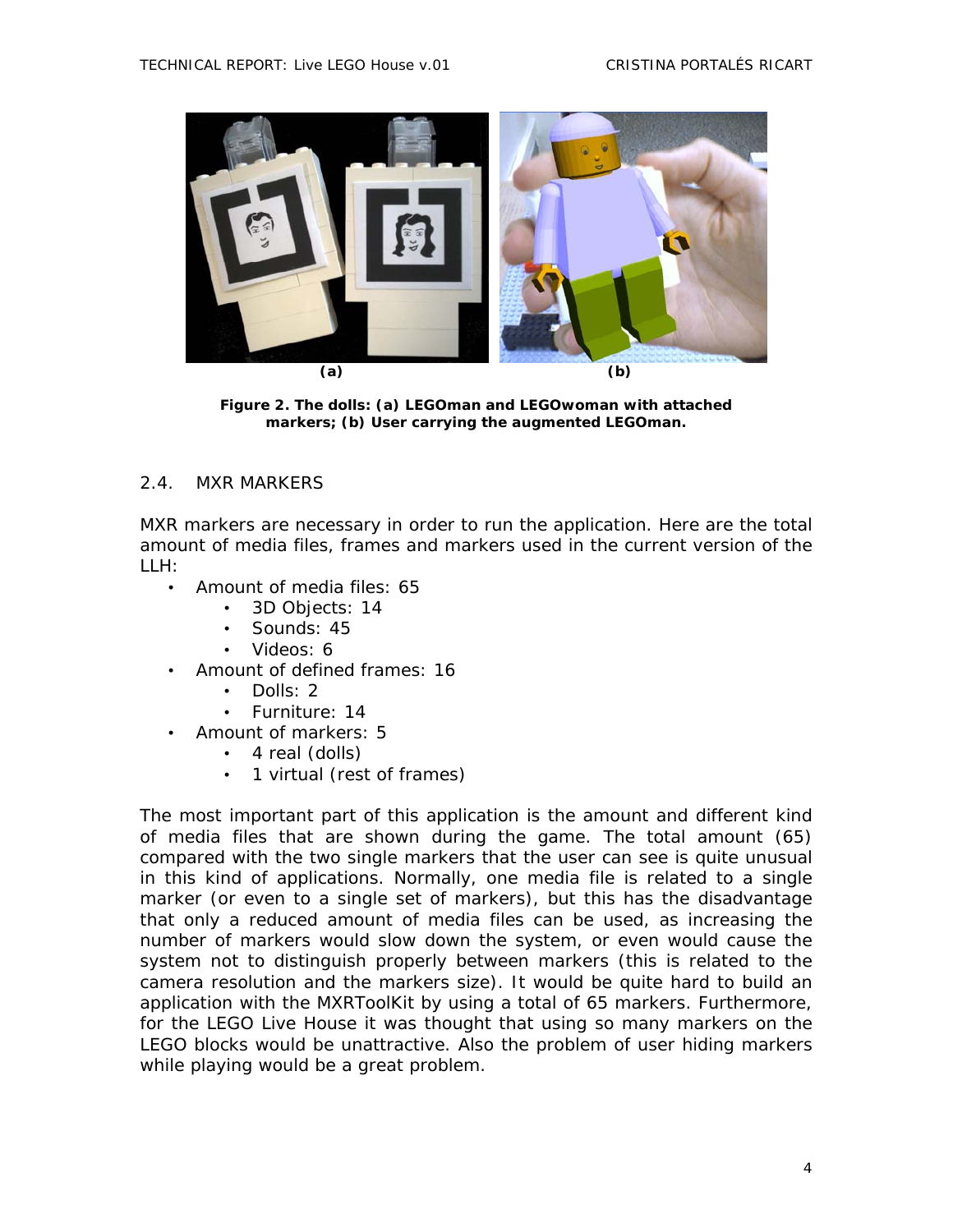Three steps were thought in order to reduce the amount of markers:

- The first step was to assign different media files to a same marker. These media files are rendered depending on the actions of the user. For example, when a user comes close to the radio, the radio is on and some music is played; user can change the music by a rotation (pitch value: rotation about Y axis).
- The second step was to 'remove' all the physical markers that remained still with respect to the camera. This is possible because the camera remains still (not HMD is used) and is based on the mathematical principle that this kind of markers would have a constant transformation (rotation & translation) with respect to the camera. The objects that remain also still are the furniture of the house (all out of the dolls), so the physical markers for them are not needed.
- The last step was to join all the furniture markers into a single marker. This can be done because the program is never going to 'physically' find the marker. This single marker is referred as a 'virtual' marker.

### 2.5. CALIBRATION PROCESS

Users can build the house as they wish. That means that furniture do not remain in the same position with respect to the camera depending on the users. But, at it was explained before, the transformation matrix of furniture should be known beforehand, as markers are not placed on the objects. That means that whenever the application is started, the user should 'tell the program' where the real objects are placed. This step is called 'calibration procedure', where the user should tell the program where the objects are by means of the keyboard. In the following table the keyboard buttons are shown for each doll. Note that the doll should be placed next to each of the objects and at that position the user should press the indicated button. In this way, the transformation matrix of the doll is passed to the furniture.

| LEGO Man | Furniture       | <b>LEGO Woman</b> |
|----------|-----------------|-------------------|
| a        | Washing machine |                   |
| h        | Radio           | B                 |
| C        | Chair           | C                 |
| d        | TV              | D                 |
| е        | <b>Bed</b>      | F                 |
|          | Shower          |                   |
|          | Telephone       | G                 |

**Table 1. Keyboard buttons related to furniture and dolls.**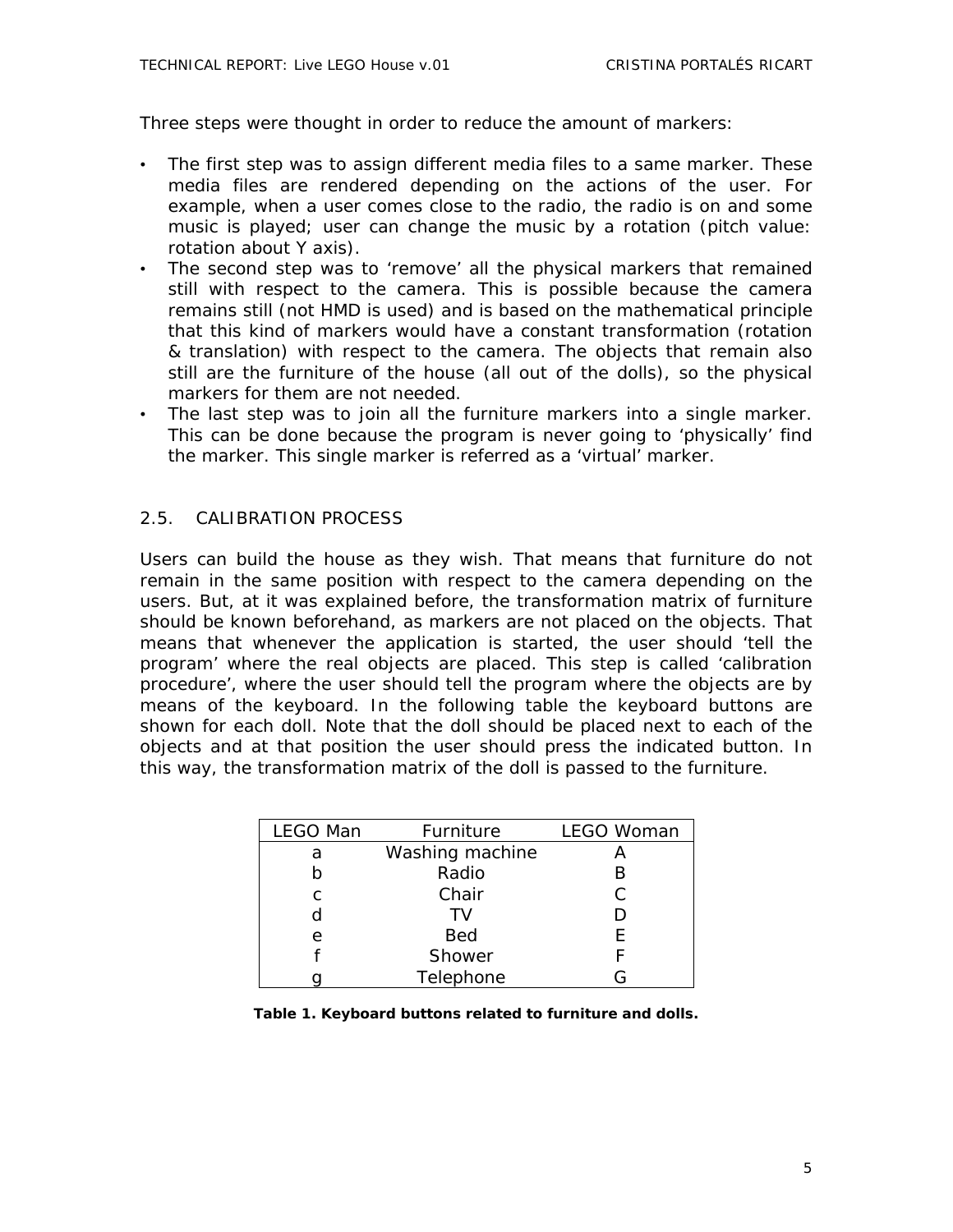## 3. MEDIA FILES

### 3.1. INTERACTION

In this section, the way the interaction is produced is explained.

- Interaction is triggered by two different ways:
	- Proximity to the elements of the house: when dolls are close to different real elements of the house, some media files related to them are activated.
	- Dolls tilting (roll and pitch) also activate different media files.
- The sequence of actions by a single doll also conditions media files. This is technically managed with some kind of variables associated to the real objects and gives a 'surprise' element to the game. Note that users have the feeling that the media files do happen randomly, but in fact they are not.
- Actions of a doll condition other doll:
	- If both dolls are watching TV, a common program will be displayed.
	- If one of the dolls is sleeping, the sound is not allowed, that means that the other doll cannot listen to the radio or make a telephone call.
- Also a restricted action is introduced regarding to water: daily used amount of water is restricted, so dolls cannot have too many showers or put the washing machine too many times per day. It they are not allowed to use more water, they have to wait to next day (go to sleep!).



**Figure 3: (a) Legoman is having a shower while legowoman is sleeping; (b) Legowoman is sitting quiet while legoman is sleeping.** 

### 3.2. SOUNDS

Sound media files are mainly taken from the web page: http://recursos.cnice.mec.es/bancoimagenes/sonidos/index.php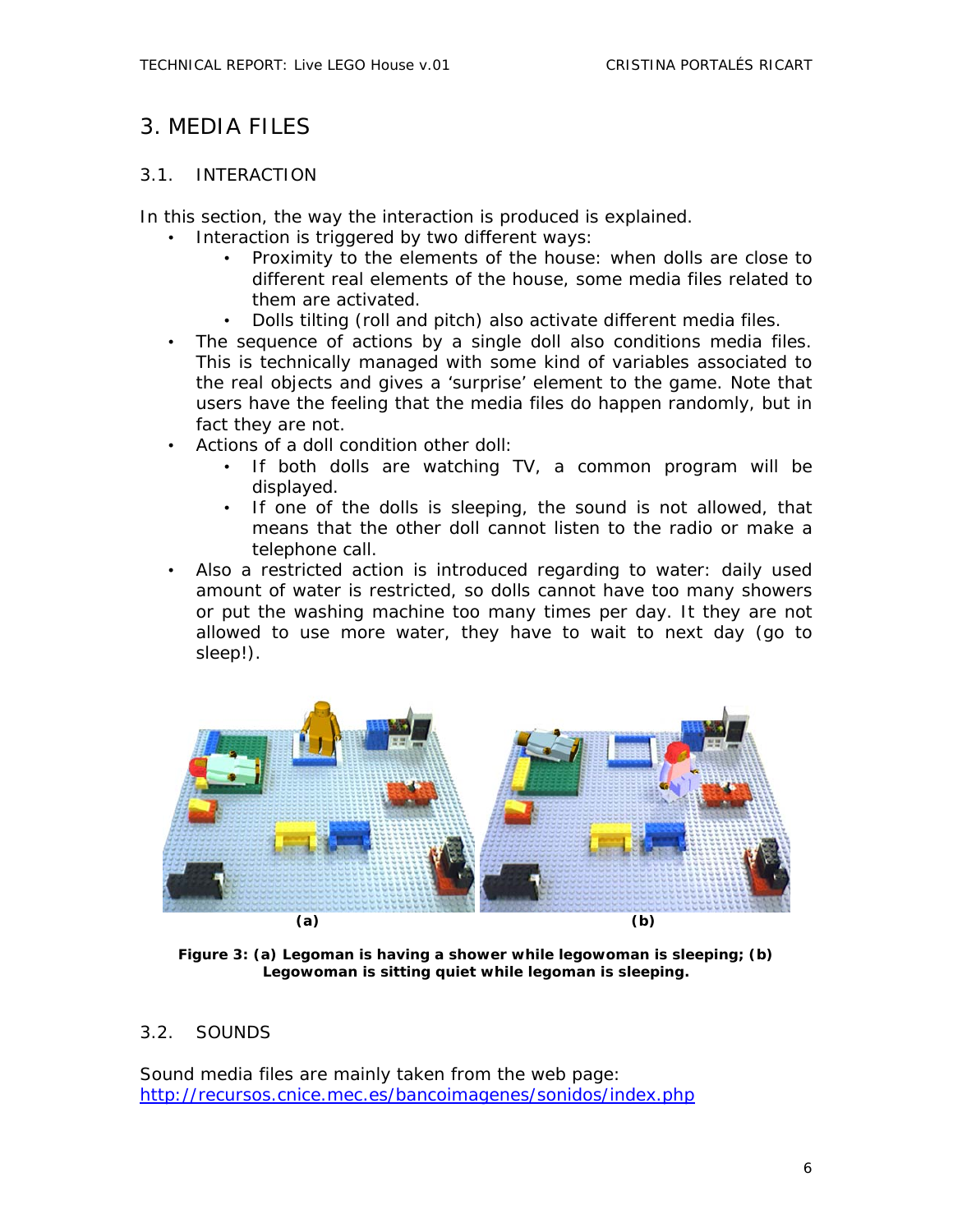In this web page, set of free media files from the Spanish Ministry of Education and Science thought for education purposes can be found. Between others, these sounds are included in the game: falling water, singing in the shower, tuning the radio, telephone ring, snoring, laughing, etc.

#### 3.3. VIDEOS

One of the characteristics of Singapore is the achieved coexistence between people of different religions, for e.g.: a Hindu Temple can be found in Chinatown; all kind of food is offered at the stalls of a single hawker center; different traditions are respected; different languages are in use with the English as link; etc. Some video files showing these facts are shown in the LLH game within the TV.

The TV is maybe the central element in the game (figure 4). Users will pay attention to what is happening inside. This element is also interactive, and it will show the augmented dolls (TV is off) or some video files (TV is on), depending on users' actions:

- If at least one doll is sitting down in front of the TV:
	- The TV is on
	- A video file is rendered
- Otherwise:
	- The TV is off
	- The AR scenario is shown, as the house was reflected on a real TV-screen
- If both dolls are sitting, only the common program that delights both dolls is seen:

| Doll 1    | Doll 1&2  | Doll 2    |
|-----------|-----------|-----------|
| Program 1 | Program 1 | Program 1 |
| Program 2 |           | Program 4 |
| Program 3 |           | Program 5 |





**Figure 4. TV as displayed in the PC screen: (a) the TV is on; (b) the TV is off.**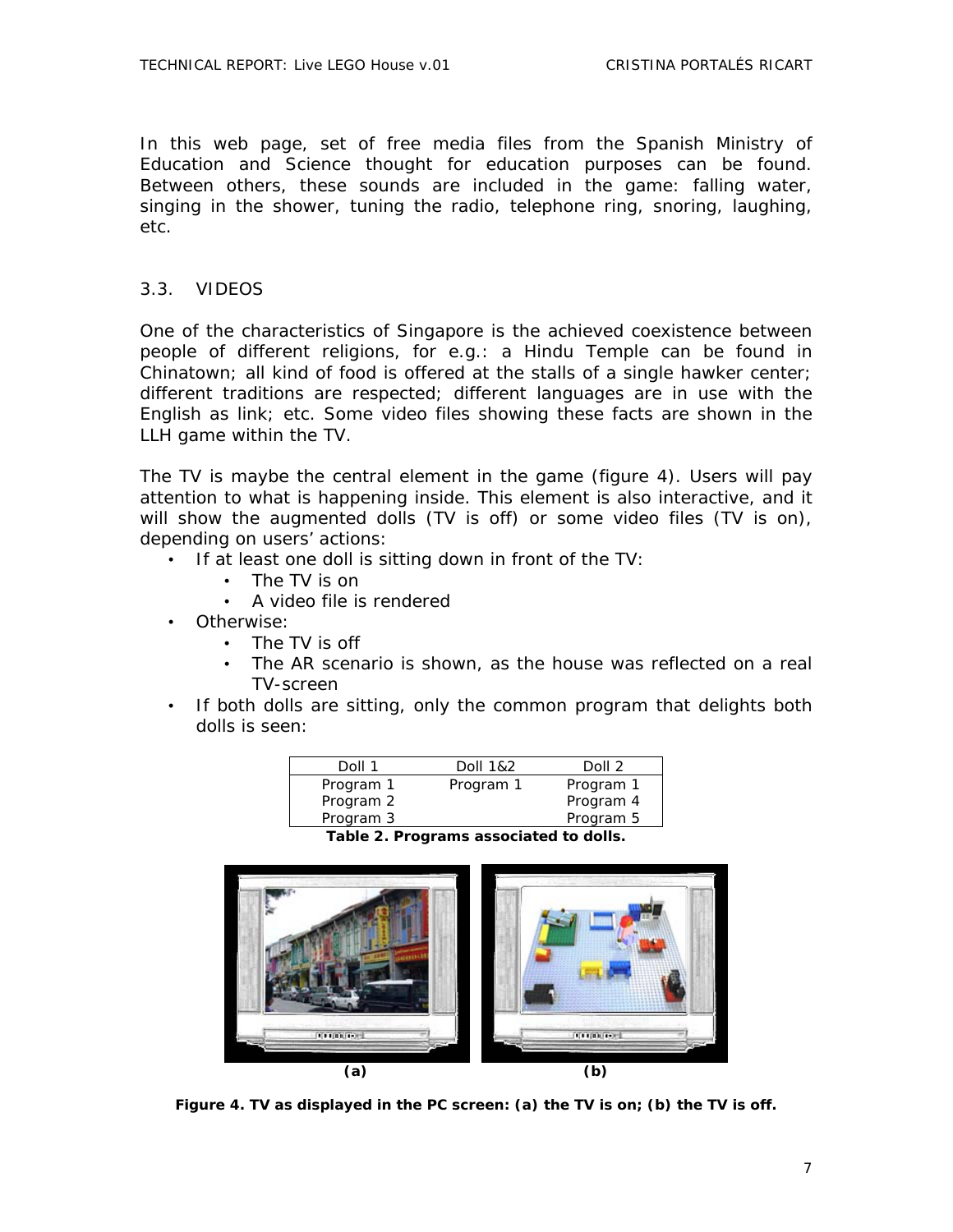### 3.4. 3D OBJECTS

The 3D objects were modeled with the 3DStudioMax software. Within this, also some objects were animated (for example, when the dolls are sleeping). Afterwards, the objects were exported into the VRML format in order to be rendered by the MXRToolKit.

In the following figure the 3D objects are shown:



No interaction Normal state



**Table** 



Sitting down Naked, no gender With pajamas Shower



Bed



No sound No water













**Figure 5. 3D models: dolls and restrictions.** 

Dolls have been modeled according to the original LEGO dolls (out of the nose, as explained before). That means that not extra 'bending' has been introduced: for example, when the dolls are sitting down, the entire leg is a single block. Also no gender has been added: when the dolls are having a shower, both bodies look like the same, and man/woman can only be distinguished for the hair.

# 4. NEW FUNCTIONS ADDED

Some new functions were implemented to the MXRToolKit libraries. These functions are:

• Distance between two markers:

dist2=  $sqrt(x*x+y*y+z*z);$ 

• Roll, pitch & yaw between two markers: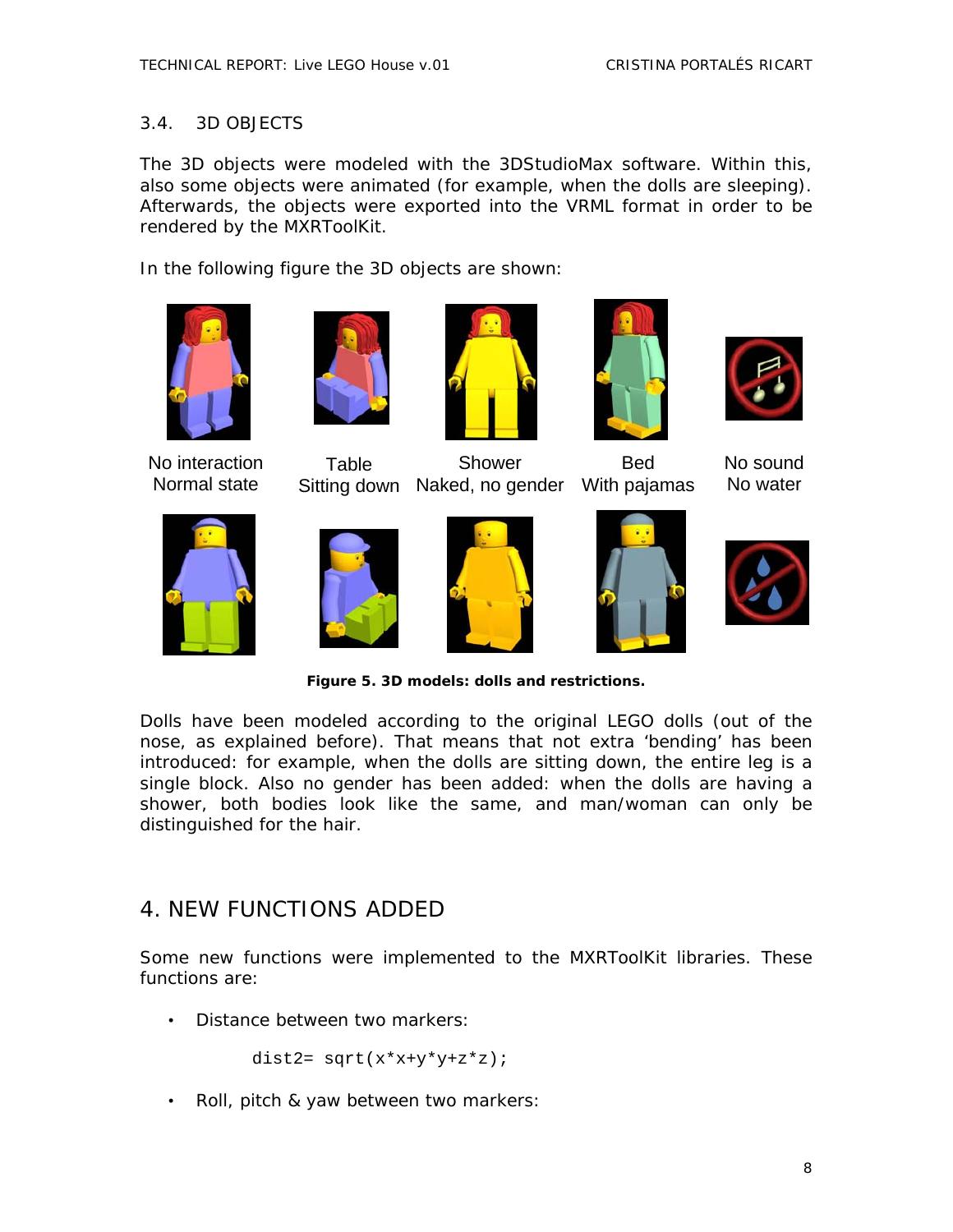roll = atan  $(T.r23/T.r33)*180/3.1416$ ; pitch = asin (-T.r13)\*180/3.1416; yaw = atan (T.r12/T.r11)\*180/3.1416;

• 2 opposite markers working as a single marker (this is a modified function from the mxrFrameReadCube):

```
mxrFrameReadDoll(mxrFrame *frame, float dollWidth, 
float dpi, char *front, char*back);
```
• Mirror effect in the video files (flip image horizontally):

```
mxrImageFlipX(mxrImage *outImg, mxrImage *inImg);
```
## 5. PROBLEMS FOUND

Here, a brief summary of the problems found during the game execution is shown (some of them have already been solved):

- Reflective surfaces of the LEGO blocks: Reflected light is a problem in these kinds of applications, where marker tracking is based on image recognition. LEGO blocks are quite reflective, especially those with light colors.
- Field of view of the camera: As the markers on dolls are small (3.5x3.5 cm), camera should be close to the house. The closer the camera is, the less part of the house is seen. Therefore, a webcam of greater field of view is preferred. At the moment, a Fire-i webcam of Unibrain is in use.
- Occlusion: in the LLH the occlusion problem comes out. This problem arises when real objects are placed in between virtual objects and the camera. To avoid this, the position of the real objects should be known, but this would be quite difficult for the LLH as real objects can be moved. But there is a simple way to avoid occlusion: first of all, the camera should be placed at a higher position than the house (around 20 cm above), pointing down; secondly, the furniture of the house should be not that high (max. 3 blocks high); within this two simple considerations, the occlusion would be avoided. This fact is illustrated in the following figures, where the real doll is placed in between a table (in red, at the back) and an armchair (in blue, at the foreground). In the first case, placing the camera too low will make evident the occlusion problem; in the second case, with the camera at a higher position, the occlusion is avoided.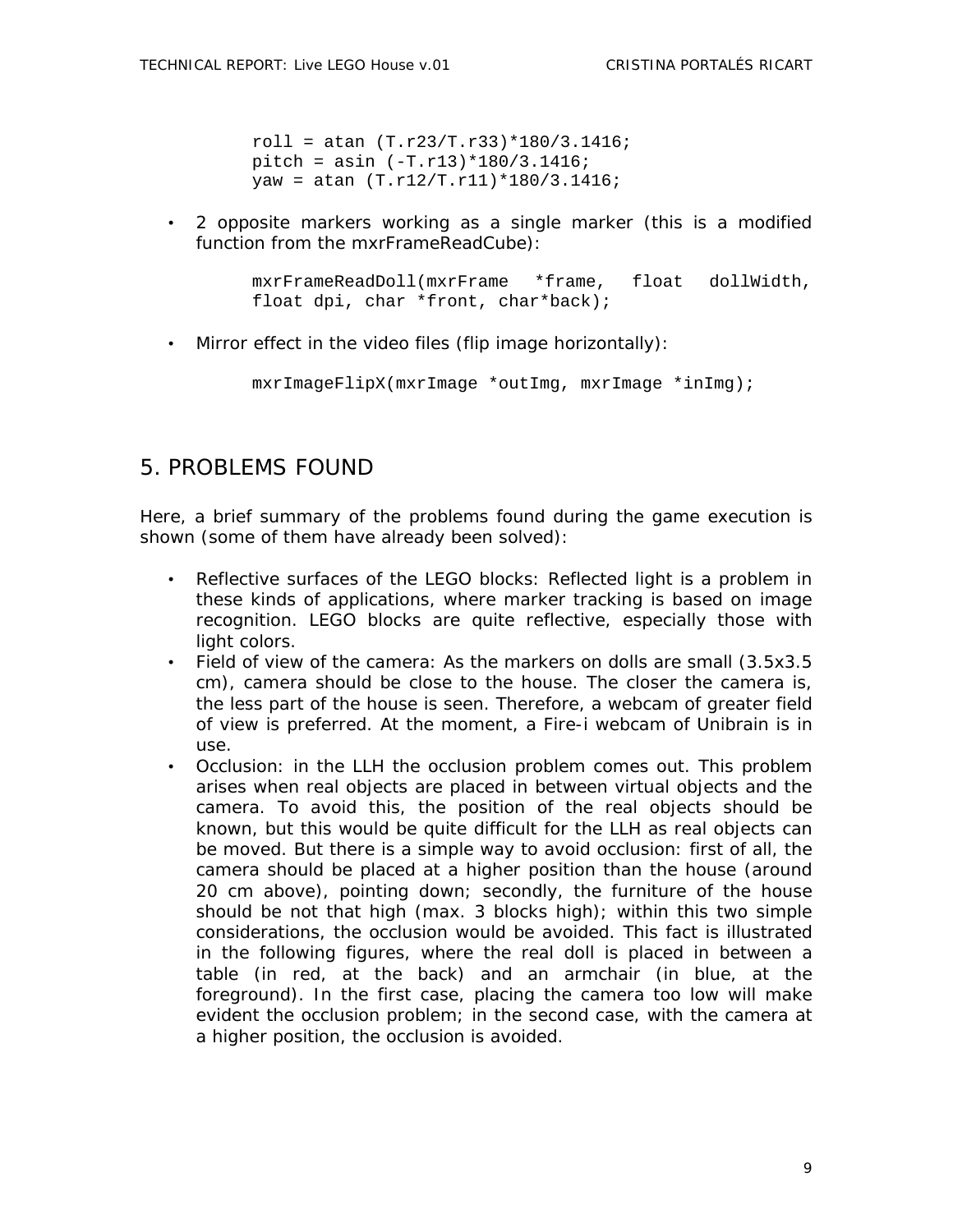

**Figure 6. Image showing the occlusion problem: (a) with the camera at a lower position; (b) with the camera at a high position enough to avoid occlusion.** 

# 6. EVALUATION

This primer evaluation was performed mainly with staff of the lab (a total of six members participated). The purpose is to find the weak points of the application (in this first version) regarding to technical aspects, in order to improve the game before testing with children. The following table shows the asked questions, with the ratings being: 1. very bad; 2. bad; 3. could be improved; 4. good; 5. very good. Average values are shown.

|                                                        |  | 2 | 3 | 4 | 5 |
|--------------------------------------------------------|--|---|---|---|---|
| The role of the game: exploring coexistence            |  |   |   | X |   |
| The collaborative scenario: 2 users                    |  |   |   |   | X |
| The calibration procedure with the keyboard            |  |   |   | X |   |
| The 'real' dolls as interface                          |  |   |   |   | X |
| The idea of the house as a 'live' being                |  |   |   |   | X |
| Media Files: Sound                                     |  |   |   | X |   |
| 3D Models                                              |  |   |   | X |   |
| Videos                                                 |  |   |   | X |   |
| The ambiguity in the doll's gender                     |  |   |   | X |   |
| The restrictions: water/sound                          |  |   |   | X |   |
| The apparent 'random' sequence of the media files      |  |   |   | X |   |
| The 'TV' as a display for the augmented reality        |  |   |   |   | X |
| The way interaction is produced: distances & rotations |  |   |   | X |   |
| The coexistence with your partner                      |  |   |   |   | X |
| The 'education' possibilities of the game              |  |   |   | X |   |
| General rating                                         |  |   |   | X |   |

As it can be seen, the general rating of the game is 'good', but still some work is necessary in order to improve the interaction and enrich the game.